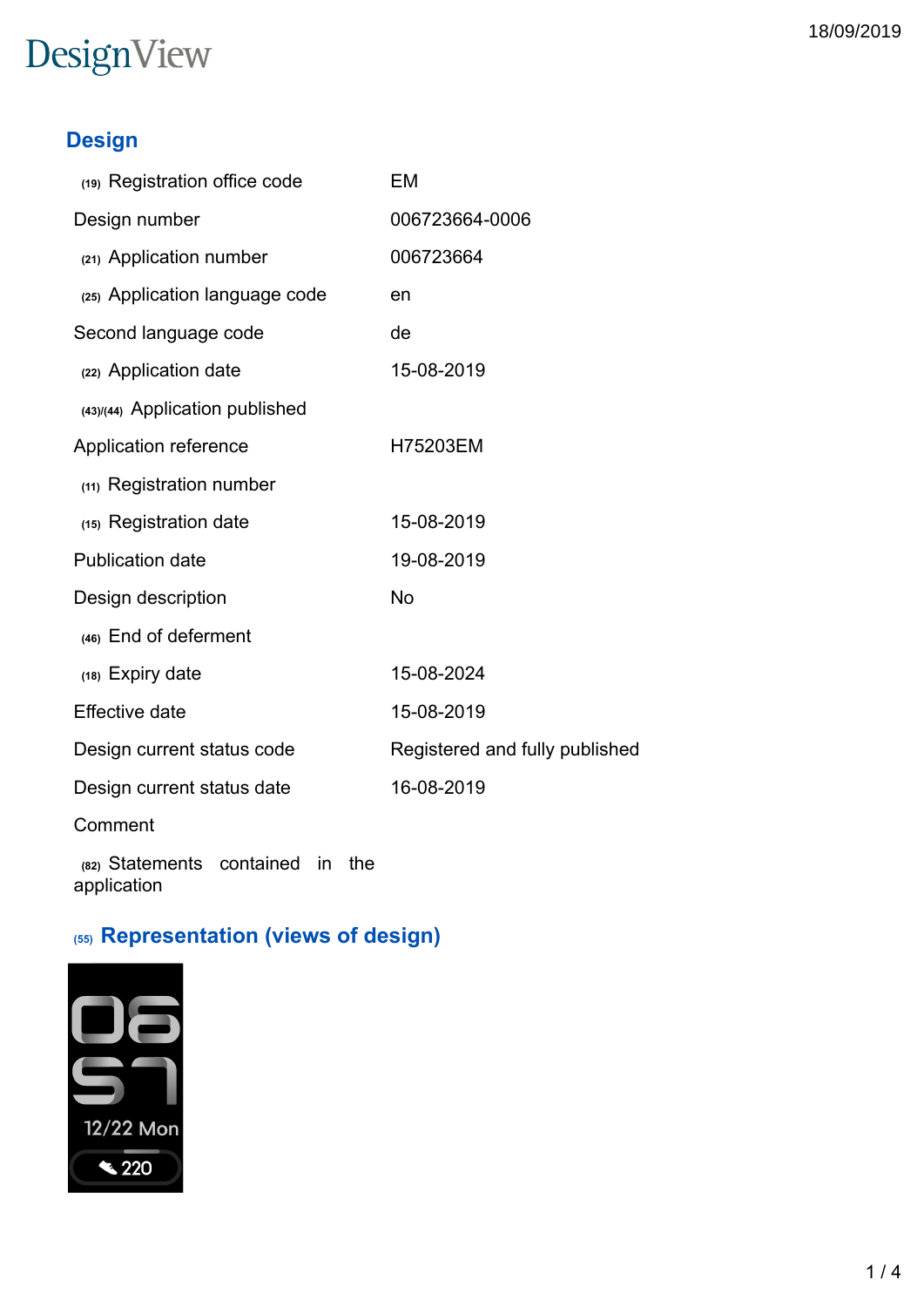# DesignView



## **Indication of the product and classification**

| Language code  | (54) Indication product                                                  |  |
|----------------|--------------------------------------------------------------------------|--|
| bg             | Графични потребителски интерфейси (оформление на<br>компютърен екран)    |  |
| <b>CS</b>      | Grafická uživatelská rozhraní [počítačový software]                      |  |
| da             | Grafiske brugergrænseflader [computerskærmslayout]                       |  |
| de             | Bildschirmanzeigen                                                       |  |
| e <sub>l</sub> | Γραφικές διεπαφές χρήστη [διατάξεις οθονών υπολογιστών]                  |  |
| en             | Graphical user interfaces                                                |  |
| es             | Interfaces gráficas de usuario [formato de pantalla de<br>ordenador]     |  |
| et             | Graafilised kasutajaliidesed                                             |  |
| fi             | Graafiset käyttöliittymät [tietokoneen näytön ulkoasu]                   |  |
| fr             | Interfaces utilisateurs graphiques [affichage sur écran<br>d'ordinateur] |  |
| hr             | Grafička korisnička sučelja /prikaz na računalnom zaslonu/               |  |
| hu             | Grafikus felhasználói felületek [számítógépes képernyő<br>elrendezése]   |  |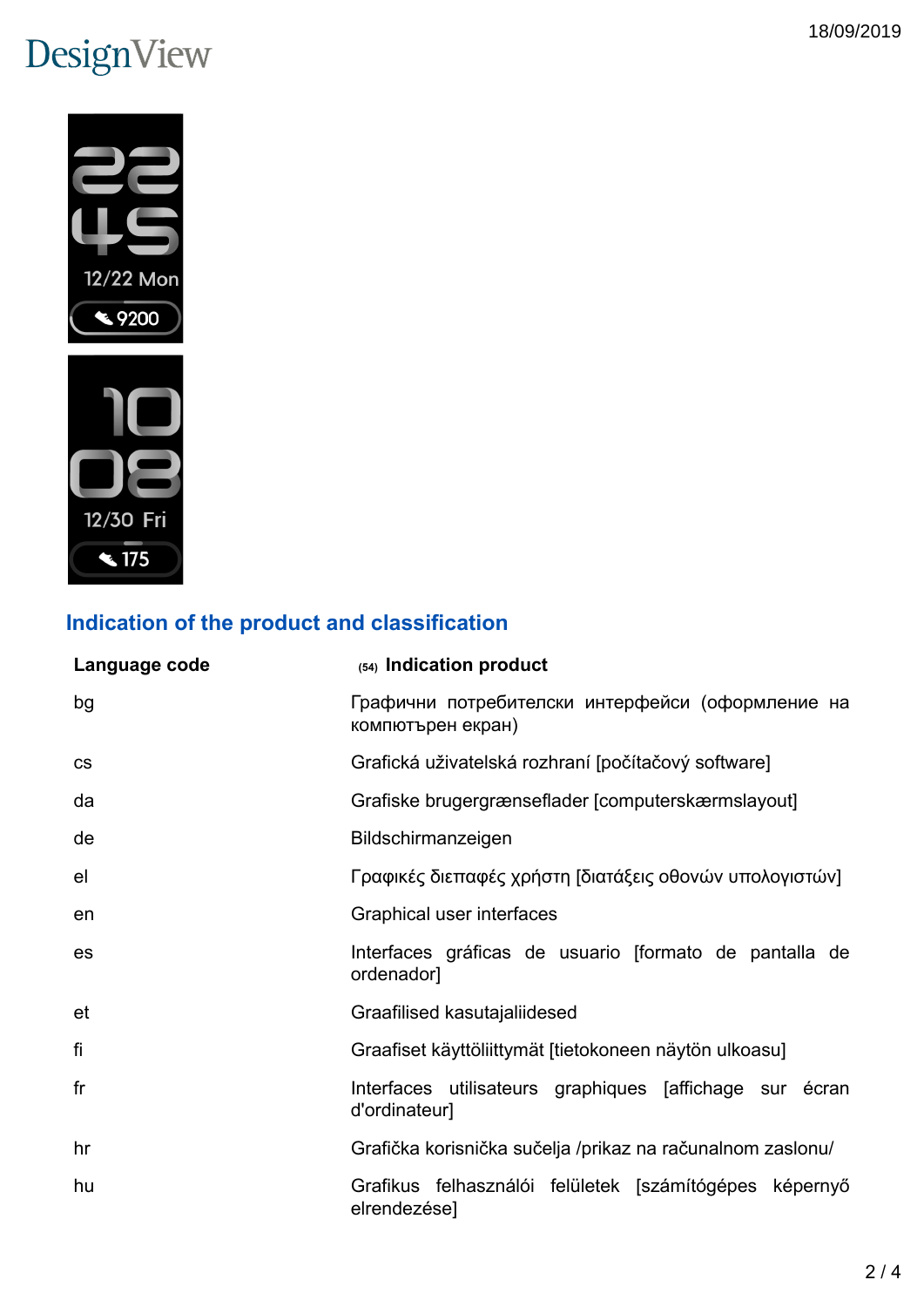# DesignView

| Language code               | (54) Indication product                                                             |
|-----------------------------|-------------------------------------------------------------------------------------|
| it                          | Interfacce grafiche per utenti [visualizzazione di schermi di<br>computer]          |
| It                          | Grafinės vartotojų sąsajos [kompiuterių ekranų išdėstymas]                          |
| Iv                          | Grafiskās lietotāju saskarnes [izvietojums datora ekrānā]                           |
| mt                          | Interfacci grafici tal-utenti [tqassim tal-iskrin tal-kompjuter]                    |
| nl                          | Grafische gebruikersinterfaces [computerscherm layout]                              |
| pl                          | Graficzne interfejsy użytkownika [układ ekranu komputera]                           |
| pt                          | Interfaces gráficas de utilizadores [layouts de monitores de<br>computador]         |
| ro                          | Interfe#e grafice pentru utilizatori [configura#ii de ecrane de<br>computer]        |
| sk                          | Grafické užívateľské rozhrania [usporiadanie počítačovej<br>obrazovky]              |
| sl                          | Grafični uporabniški vmesniki [razporeditve za računalniške<br>zaslone]             |
| SV                          | Grafiska användargränssnitt [datorskärmlayout]                                      |
|                             |                                                                                     |
| (51) Locarno classification | 14.04                                                                               |
| Verbal element text         | 220 9200 175                                                                        |
| (71)/(73)/(78) Owner        |                                                                                     |
| <b>Applicant Identifier</b> | 162603                                                                              |
| Organization name           | Huawei Technologies Co., Ltd.                                                       |
| Applicant legal entity      | <b>Legal Entity</b>                                                                 |
| Applicant nationality code  | <b>CN</b>                                                                           |
| Country code                | <b>CN</b>                                                                           |
| <b>Street</b>               | Administration Building Huawei Technologies Co., Ltd.<br>Bantian, Longgang District |
| City                        | Shenzhen, Guangdong                                                                 |
| Postcode                    | 518129                                                                              |
| (74) Representative         |                                                                                     |
| Representative identifier   | 15194                                                                               |